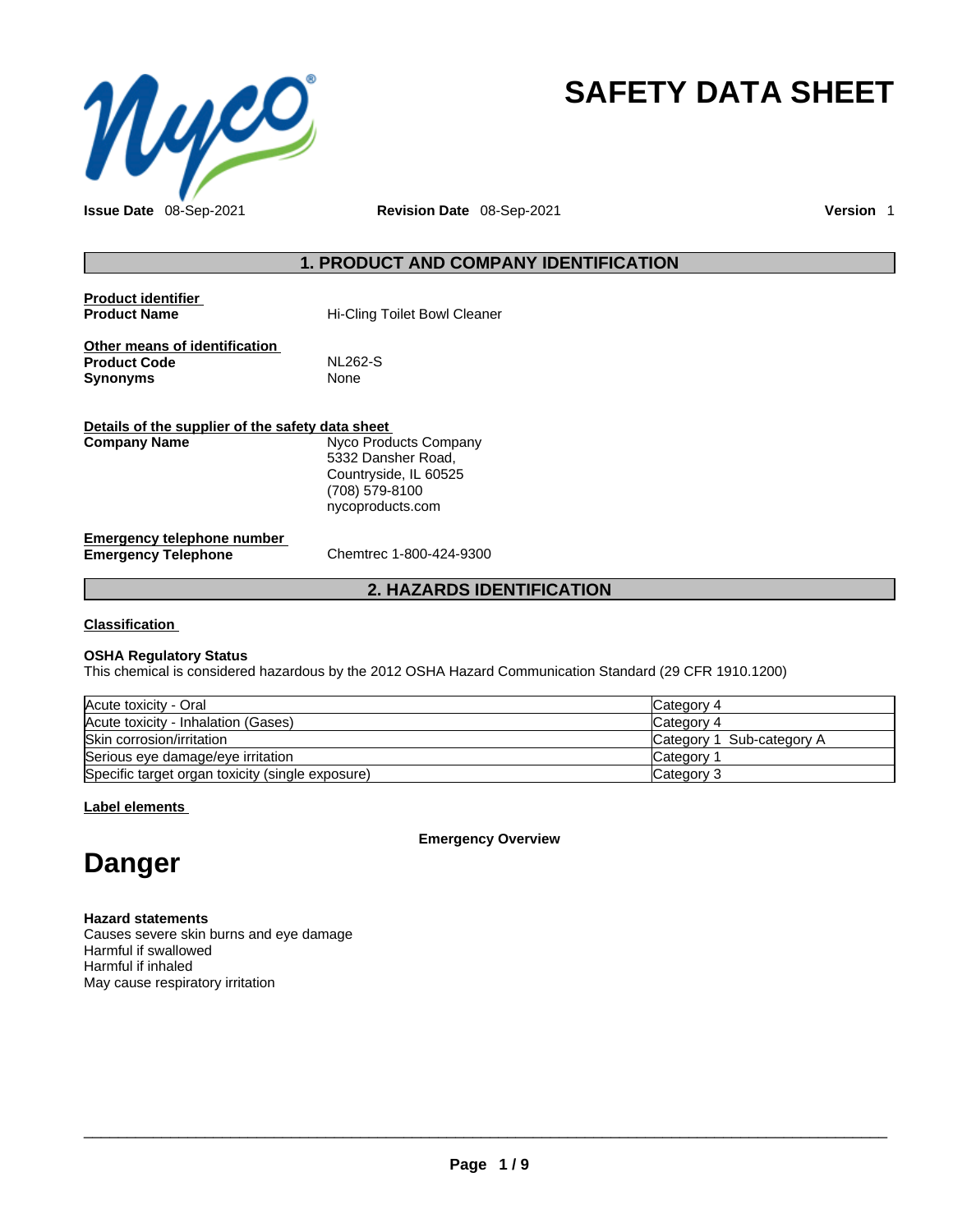

**Appearance** Clear Turquoise **Physical state** Liquid **Odor** Acidic

#### **Precautionary Statements - Prevention**

Use only in a well-ventilated area Do not breathe dust/fume/gas/mist/vapors/spray Wash face, hands and any exposed skin thoroughly after handling Wear protective gloves/protective clothing/eye protection/face protection Avoid release to the environment

#### **Precautionary Statements - Response**

Specific Treatment (See Section 4 on the SDS) IF IN EYES: Rinse cautiously with water for several minutes. Remove contact lenses, if present and easy to do. Continue rinsing Immediately call a POISON CENTER or doctor/physician IF ON SKIN (or hair): Remove/Take off immediately all contaminated clothing. Rinse skin with water/shower Wash contaminated clothing before reuse IF INHALED: Remove victim to fresh air and keep at rest in a position comfortable for breathing Immediately call a POISON CENTER or doctor/physician IF SWALLOWED: Rinse mouth. DO NOT induce vomiting Drink plenty of water Immediately call a POISON CENTER or doctor/physician

#### **Precautionary Statements - Storage**

Store locked up

#### **Precautionary Statements - Disposal**

Disposal should be in accordance with applicable regional, national and local laws and regulations

#### **Hazards not otherwise classified (HNOC)**

**Other Information** 

• Very toxic to aquatic life

• Toxic to aquatic life with long lasting effects

Unknown Acute Toxicity 0% of the mixture consists of ingredient(s) of unknown toxicity

# **3. COMPOSITION/INFORMATION ON INGREDIENTS**

| <b>Chemical Name</b>                     | <b>CAS No.</b>        | Weight-% | Secret<br>™rade |
|------------------------------------------|-----------------------|----------|-----------------|
| Hydrochloric Acid                        | 7647<br>17-01-u       | 5-10     |                 |
| Ethoxylated<br>Alkyl<br>⊺allow<br>Amines | -26-2<br><b>C4704</b> |          |                 |

\*The exact percentage (concentration) of composition has been withheld as a trade secret.

## **4. FIRST AID MEASURES**

**First aid measures**

| <b>General advice</b> | Do not breathe dust/fume/gas/mist/vapors/spray. Do not get in eyes, on skin, or on clothing.<br>Immediate medical attention is required. |
|-----------------------|------------------------------------------------------------------------------------------------------------------------------------------|
| <b>Skin Contact</b>   | Wash off immediately with soap and plenty of water while removing all contaminated<br>clothes and shoes.                                 |
| Eye contact           | Rinse immediately with plenty of water, also under the eyelids, for at least 15 minutes. Keep                                            |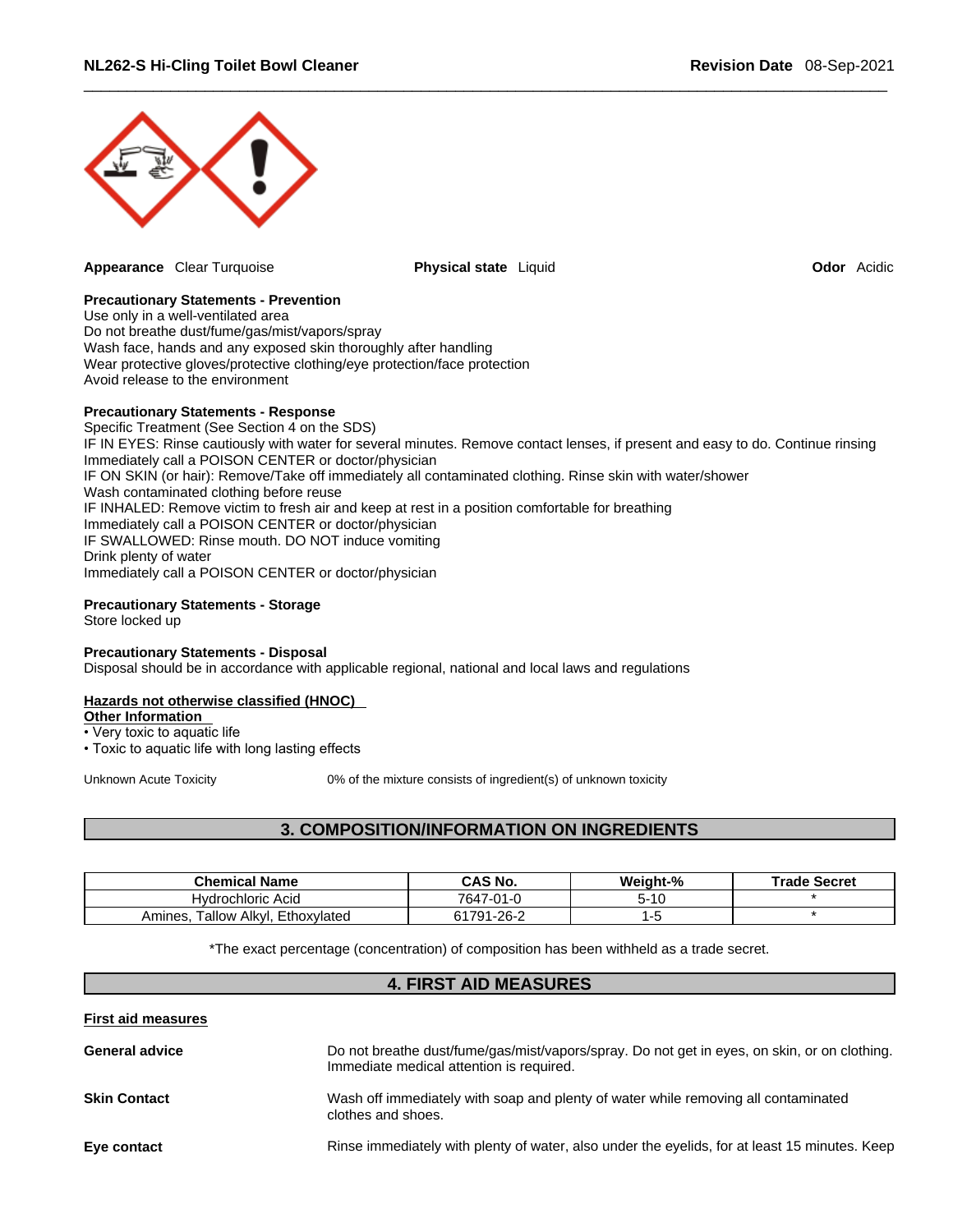| rinsing. Immediately call a POISON CENTER or doctor/physician.<br>Remove to fresh air. Call a physician. If breathing is irregular or stopped, administer<br><b>Inhalation</b><br>artificial respiration. Avoid direct contact with skin. Use barrier to give mouth-to-mouth<br>resuscitation.<br>Ingestion<br>to an unconscious person. Call a physician or poison control center immediately.<br>Self-protection of the first aider<br>Use personal protective equipment as required.<br>Most important symptoms and effects, both acute and delayed<br>Any additional important symptoms and effects are described in Section 11: Toxicology<br><b>Symptoms</b><br>Information.<br>Indication of any immediate medical attention and special treatment needed<br>Probable mucosal damage may contraindictate the use of gastric lavage.<br>Note to physicians | <b>5. FIRE-FIGHTING MEASURES</b>                                                         |
|------------------------------------------------------------------------------------------------------------------------------------------------------------------------------------------------------------------------------------------------------------------------------------------------------------------------------------------------------------------------------------------------------------------------------------------------------------------------------------------------------------------------------------------------------------------------------------------------------------------------------------------------------------------------------------------------------------------------------------------------------------------------------------------------------------------------------------------------------------------|------------------------------------------------------------------------------------------|
|                                                                                                                                                                                                                                                                                                                                                                                                                                                                                                                                                                                                                                                                                                                                                                                                                                                                  |                                                                                          |
|                                                                                                                                                                                                                                                                                                                                                                                                                                                                                                                                                                                                                                                                                                                                                                                                                                                                  |                                                                                          |
|                                                                                                                                                                                                                                                                                                                                                                                                                                                                                                                                                                                                                                                                                                                                                                                                                                                                  |                                                                                          |
|                                                                                                                                                                                                                                                                                                                                                                                                                                                                                                                                                                                                                                                                                                                                                                                                                                                                  |                                                                                          |
|                                                                                                                                                                                                                                                                                                                                                                                                                                                                                                                                                                                                                                                                                                                                                                                                                                                                  |                                                                                          |
|                                                                                                                                                                                                                                                                                                                                                                                                                                                                                                                                                                                                                                                                                                                                                                                                                                                                  | Rinse mouth. Drink plenty of water. Do NOT induce vomiting. Never give anything by mouth |
|                                                                                                                                                                                                                                                                                                                                                                                                                                                                                                                                                                                                                                                                                                                                                                                                                                                                  |                                                                                          |
|                                                                                                                                                                                                                                                                                                                                                                                                                                                                                                                                                                                                                                                                                                                                                                                                                                                                  | eye wide open while rinsing. Remove contact lenses, if present and easy to do. Continue  |

#### **Suitable extinguishing media**

Use extinguishing measures that are appropriate to local circumstances and the surrounding environment.

**Unsuitable extinguishing media** Caution: Use of water spray when fighting fire may be inefficient.

### **Specific hazards arising from the chemical**

During Fire, gases hazardous to health may be formed.

**Explosion data Sensitivity to Mechanical Impact** None. **Sensitivity to Static Discharge** None.

### **Protective equipment and precautions for firefighters**

As in any fire, wear self-contained breathing apparatus pressure-demand, MSHA/NIOSH (approved or equivalent) and full protective gear.

# **6. ACCIDENTAL RELEASE MEASURES**

### **Personal precautions, protective equipment and emergency procedures**

| <b>Personal precautions</b>                          | Ensure adequate ventilation, especially in confined areas.                                                                                                                                                                                                                                                                                                                                                                                                                                                                                                                                                                                                                                                                                                                                                                                                       |  |  |
|------------------------------------------------------|------------------------------------------------------------------------------------------------------------------------------------------------------------------------------------------------------------------------------------------------------------------------------------------------------------------------------------------------------------------------------------------------------------------------------------------------------------------------------------------------------------------------------------------------------------------------------------------------------------------------------------------------------------------------------------------------------------------------------------------------------------------------------------------------------------------------------------------------------------------|--|--|
| <b>Environmental precautions</b>                     |                                                                                                                                                                                                                                                                                                                                                                                                                                                                                                                                                                                                                                                                                                                                                                                                                                                                  |  |  |
| <b>Environmental precautions</b>                     | Do not allow into any storm sewer drains, lakes, streams, ponds, estuaries, oceans or other<br>surface water bodies. Should not be released into the environment. Dispose of according to<br>all local city, state and federal rules and regulations.                                                                                                                                                                                                                                                                                                                                                                                                                                                                                                                                                                                                            |  |  |
| Methods and material for containment and cleaning up |                                                                                                                                                                                                                                                                                                                                                                                                                                                                                                                                                                                                                                                                                                                                                                                                                                                                  |  |  |
| <b>Methods for containment</b>                       | Prevent further leakage or spillage if safe to do so.                                                                                                                                                                                                                                                                                                                                                                                                                                                                                                                                                                                                                                                                                                                                                                                                            |  |  |
| Methods for cleaning up                              | Large Spills: Dike or dam spill. Prevent product from entering drains. Soak up with inert<br>absorbent material (e.g. sand, silica gel, acid binder, universal binder, sawdust). Take up<br>mechanically, placing in appropriate containers for disposal. Flush area with flooding<br>quantities of water. <b>Small Spills:</b> Soak up with inert absorbent material. Clean surface<br>thoroughly to remove residual contamination. Do not discharge effluent containing this<br>product into lakes, streams, ponds, estuaries, oceans or other water unless in accordance<br>with the requirements of a National Pollutant Discharge Elimination System (NPDES)<br>permit and the permitting authority has been notified in writing prior to the discharge. Do<br>not discharge effluent containing this product to sewer systems withour previously notifying |  |  |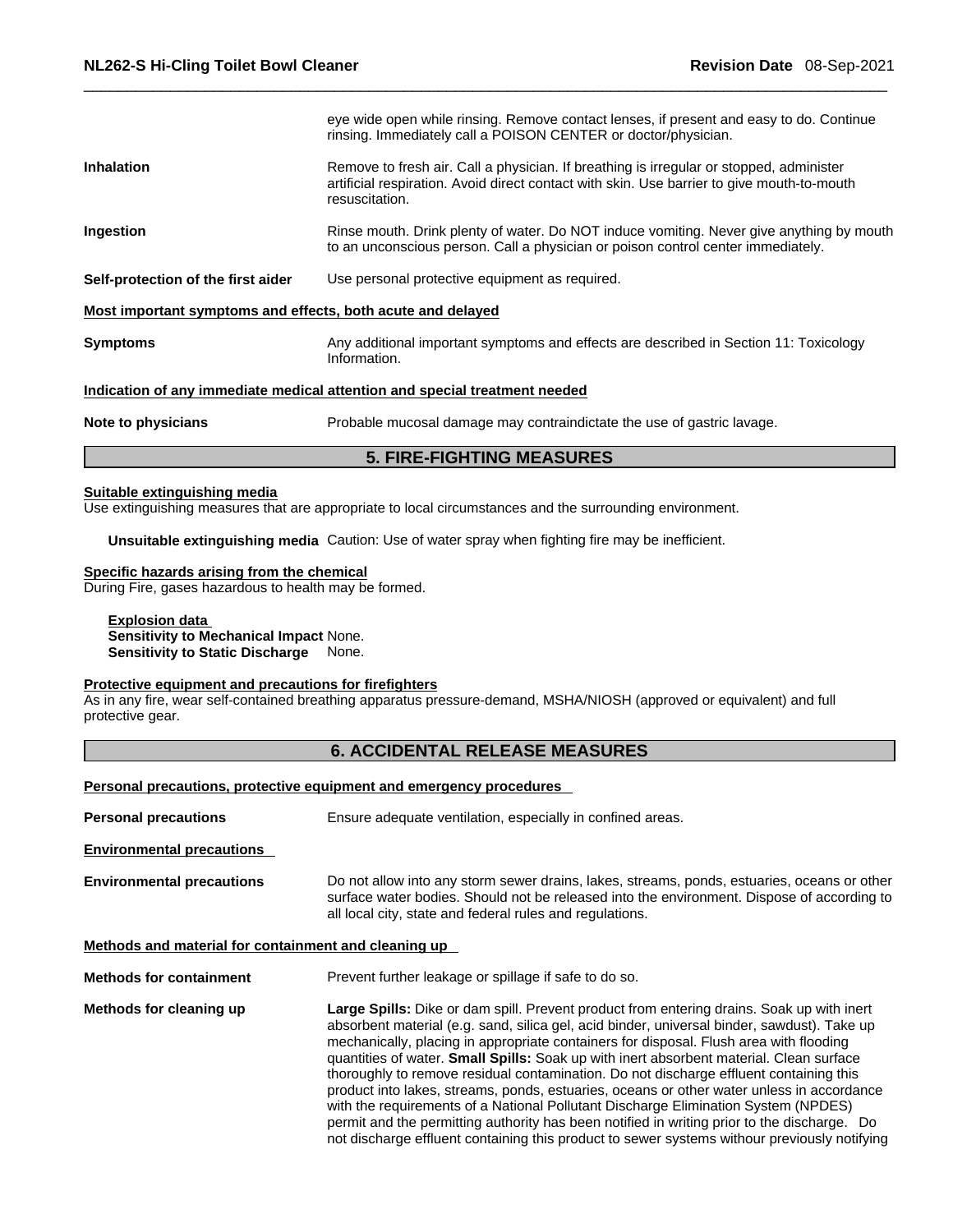the local sewage treatment plant authority. For guidance, contact your State water board or Regional office of the EPA.

# **7. HANDLING AND STORAGE**

# **Precautions for safe handling**

| Advice on safe handling                                      | Do not breathe dust/fume/gas/mist/vapors/spray. Avoid contact with skin, eyes or clothing.<br>Wash contaminated clothing before reuse. Do not eat, drink or smoke when using this<br>product. Use personal protective equipment as required. When using do not eat, drink or<br>smoke.                                            |  |
|--------------------------------------------------------------|-----------------------------------------------------------------------------------------------------------------------------------------------------------------------------------------------------------------------------------------------------------------------------------------------------------------------------------|--|
| Conditions for safe storage, including any incompatibilities |                                                                                                                                                                                                                                                                                                                                   |  |
| <b>Storage Conditions</b>                                    | Do not contaminate food or feed stuffs. PESTICIDE STORAGE: Store in a dry place no<br>lower than 50°F or higher than 120°F. Store in original tightly closed container. Store away<br>from incompatible materials. Store in a well-ventilated place. Keep cool. Store in original<br>container in areas inaccessible to children. |  |
| Incompatible materials                                       | Strong oxidizing agents. Anionic surfactants.                                                                                                                                                                                                                                                                                     |  |

# **8. EXPOSURE CONTROLS/PERSONAL PROTECTION**

#### **Control parameters**

| <b>Chemical Name</b> | <b>ACGIH TLV</b> | <b>OSHA PEL</b>                        | <b>NIOSH IDLH</b>           |
|----------------------|------------------|----------------------------------------|-----------------------------|
| Hydrochloric Acid    | Ceiling: 2 ppm   | (vacated) Ceiling: 5 ppm               | IDLH: 50 ppm                |
| 7647-01-0            |                  | (vacated) Ceiling: 7 mg/m <sup>3</sup> | Ceiling: 5 ppm              |
|                      |                  | Ceiling: 5 ppm                         | Ceiling: $7 \text{ mg/m}^3$ |
|                      |                  | Ceiling: $7 \text{ mg/m}^3$            |                             |
| Ethanol              | STEL: 1000 ppm   | TWA: 1000 ppm                          | IDLH: 3300 ppm              |
| 64-17-5              |                  | TWA: 1900 mg/m <sup>3</sup>            | TWA: 1000 ppm               |
|                      |                  | (vacated) TWA: 1000 ppm                | TWA: $1900 \text{ mg/m}^3$  |
|                      |                  | (vacated) TWA: $1900 \text{ mg/m}^3$   |                             |

*NIOSH IDLH Immediately Dangerous to Life or Health* 

**Other Information** Vacated limits revoked by the Court of Appeals decision in AFL-CIO v.OSHA, 965 F.2d 962 (11th Cir., 1992).

#### **Appropriate engineering controls**

| <b>Engineering Controls</b>                                           | Showers, Eyewash stations & Ventilation systems.                                                                                                                                                                                                                                                                                 |  |  |
|-----------------------------------------------------------------------|----------------------------------------------------------------------------------------------------------------------------------------------------------------------------------------------------------------------------------------------------------------------------------------------------------------------------------|--|--|
| Individual protection measures, such as personal protective equipment |                                                                                                                                                                                                                                                                                                                                  |  |  |
| <b>Eye/face protection</b>                                            | Wear safety glasses with side shields (or goggles). Wear a face shield if splashing hazard<br>exists.                                                                                                                                                                                                                            |  |  |
| Skin and body protection                                              | Wear impervious protective clothing, including boots, gloves, lab coat, apron or coveralls,<br>as appropriate, to prevent skin contact.                                                                                                                                                                                          |  |  |
| <b>Respiratory protection</b>                                         | If exposure limits are exceeded or irritation is experienced, NIOSH/MSHA approved<br>respiratory protection should be worn. Positive-pressure supplied air respirators may be<br>required for high airborne contaminant concentrations. Respiratory protection must be<br>provided in accordance with current local regulations. |  |  |
| <b>General Hygiene</b>                                                | When using do not eat, drink or smoke. Wash face, hands and any exposed skin thoroughly<br>after handling. Wash contaminated clothing before reuse.                                                                                                                                                                              |  |  |

# **9. PHYSICAL AND CHEMICAL PROPERTIES**

# **Information on basic physical and chemical properties**

**Physical state** Liquid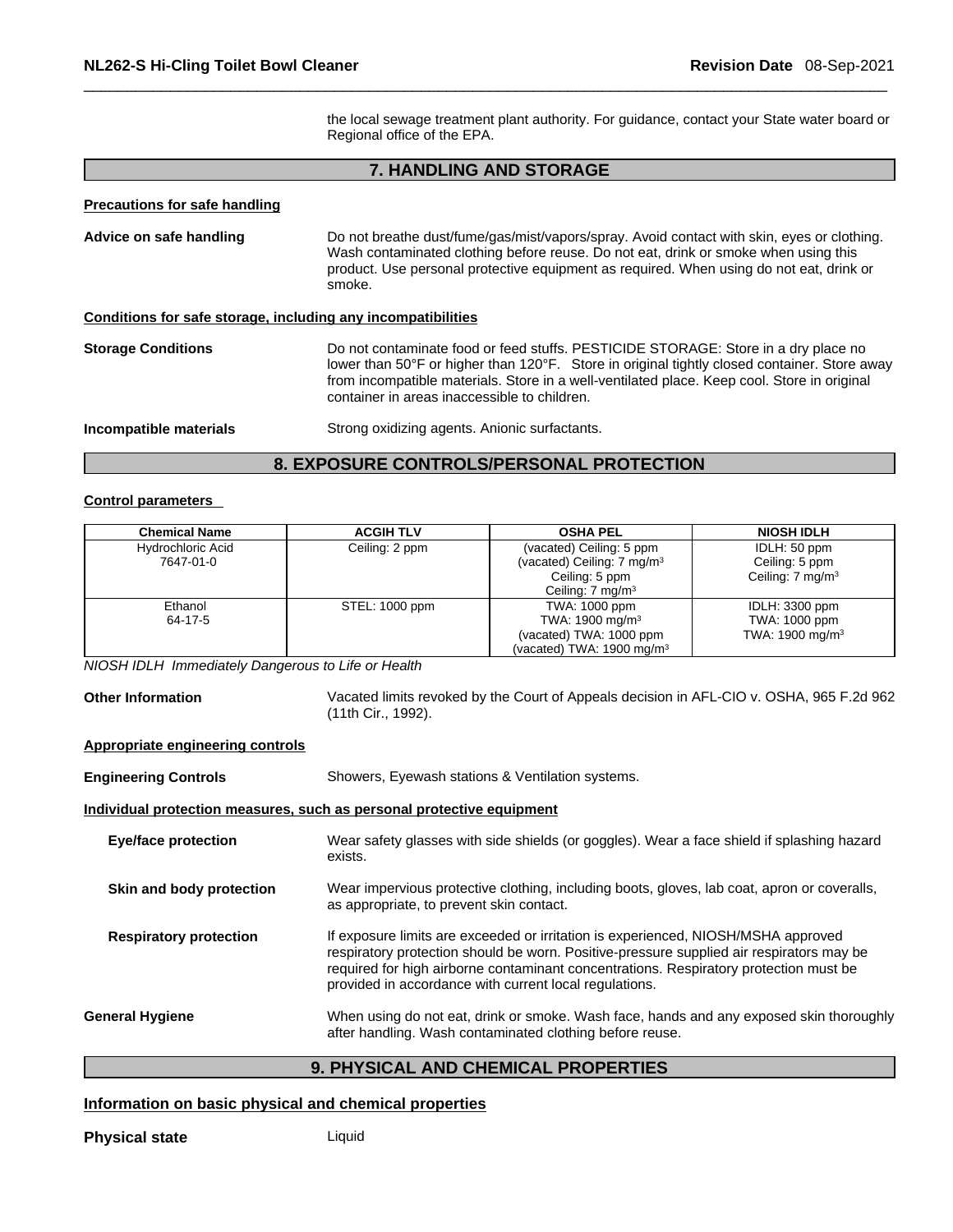| Revision Date 08-Sep-2021 |  |  |  |
|---------------------------|--|--|--|
|---------------------------|--|--|--|

| Appearance<br>Color<br>Odor<br>Odor threshold | <b>Clear Turquoise</b><br>Turquoise<br>Acidic<br>No Information available |                |  |
|-----------------------------------------------|---------------------------------------------------------------------------|----------------|--|
| <b>Property</b>                               | <b>Values</b>                                                             | <b>Remarks</b> |  |
| рH                                            | ا>                                                                        |                |  |
| <b>Specific Gravity</b>                       | 1.020                                                                     |                |  |
| <b>Viscosity</b>                              | 100 cP @ $25^{\circ}$ C                                                   |                |  |
| <b>Melting point/freezing point</b>           | No Information available                                                  |                |  |

**Remarks • Method** 

| <b>Density Lbs/Gal</b> | 8.50   |
|------------------------|--------|
| <b>VOC Content (%)</b> | 0.1143 |

**Water solubility** Complete

**Flash point** Above 200°F

**Flammability Limits in Air Upper flammability limit:** No Information available<br> **Lower flammability limit:** No Information available

**Vapor pressure** No Information available **Vapor density No Information available** 

**Partition coefficient**<br> **Autoignition temperature**<br>
No Information available **Autoignition temperature** No Information available<br> **Decomposition temperature** No Information available

**Boiling point / boiling range**

**Flammability** (solid, gas)

**Lower flammability limit:** 

**Decomposition temperature** 

# **10. STABILITY AND REACTIVITY**

#### **Reactivity**

The product is stable and non-reactive under normal conditions of use, storage and transport.

No Information available<br>No data available

#### **Chemical stability**

Stable under recommended storage conditions.

#### **Possibility of Hazardous Reactions**

None under normal processing.

### **Conditions to avoid**

Temperatures above 49 °C / 120 °F. React violently with strong alkaline substances. This product may react with reducing agents. Do not mix with other chemicals.

#### **Incompatible materials**

Strong oxidizing agents. Anionic surfactants.

#### **Hazardous Decomposition Products**

Oxides of ammonia. Nitrogen oxides (NOx). Carbon monoxide. Carbon dioxide (CO2). Hydrocarbons.

# **11. TOXICOLOGICAL INFORMATION**

#### **Information on likely routes of exposure**

#### **Product Information**

| <b>Inhalation</b> | Harmful if inhaled. Avoid breathing vapors or mists. Inhalation of vapors in high<br>concentration may cause severe irritation or burns to the respiratory tract. |
|-------------------|-------------------------------------------------------------------------------------------------------------------------------------------------------------------|
| Eye contact       | Avoid contact with eyes. Corrosive to the eyes and may cause severe damage including<br>blindness.                                                                |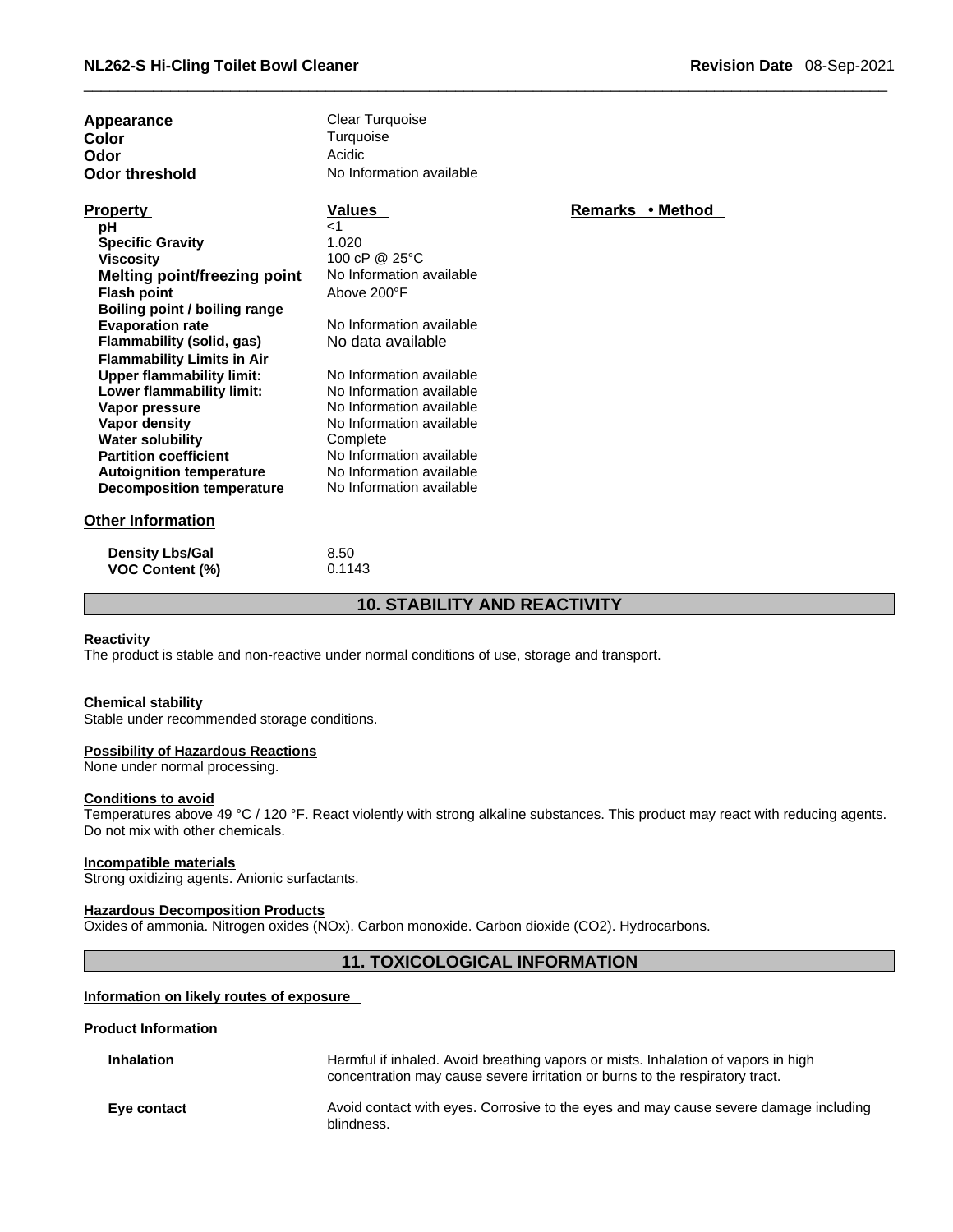| <b>Skin Contact</b> | Avoid contact with skin. Corrosive. Contact with skin may cause severe irritation and burns. |
|---------------------|----------------------------------------------------------------------------------------------|
|                     |                                                                                              |

**Ingestion Harmful if swallowed. Ingestion causes acute irritation and burns to the mucous** membranes of the mouth, trachea, esophagus and stomach.

| <b>Chemical Name</b>                              | Oral LD50           | Dermal LD50             | <b>Inhalation LC50</b> |
|---------------------------------------------------|---------------------|-------------------------|------------------------|
| Hydrochloric Acid<br>' 7647-01-0                  | = 700 mg/kg (Rat)   | $>$ 5010 mg/kg (Rabbit) | = 1.68 mg/L (Rat) 1 h  |
| Amines, Tallow Alkyl, Ethoxylated<br>  61791-26-2 | $=$ 500 mg/kg (Rat) |                         |                        |

#### **Information on toxicological effects**

**Symptoms** No Information available.

#### **Delayed and immediate effects as well as chronic effects from short and long-term exposure**

| <b>Skin corrosion/irritation</b><br>Serious eye damage/eye irritation<br><b>Sensitization</b><br>Germ cell mutagenicity |                     | Causes severe burns.<br>Risk of serious damage to eyes.<br>No Information available.<br>No Information available.                                                                |                      |       |  |
|-------------------------------------------------------------------------------------------------------------------------|---------------------|----------------------------------------------------------------------------------------------------------------------------------------------------------------------------------|----------------------|-------|--|
| Carcinogenicity                                                                                                         |                     | The table below indicates whether each agency has listed any ingredient as a carcinogen.<br>Ethanol has been shown to be carcinogenic in long-term studies only when consumed as |                      |       |  |
|                                                                                                                         | alcoholic beverage. |                                                                                                                                                                                  |                      |       |  |
| . .                                                                                                                     | .                   | $\cdots$                                                                                                                                                                         | $\sim$ $\sim$ $\sim$ | ----- |  |

|                                                                   | <b>ACGIH</b>                                                                         | <b>IARC</b>                                                                        | <b>NTP</b> | <b>OSHA</b> |  |
|-------------------------------------------------------------------|--------------------------------------------------------------------------------------|------------------------------------------------------------------------------------|------------|-------------|--|
| Hydrochloric Acid                                                 |                                                                                      | Group 3                                                                            |            | X           |  |
| 7647-01-0                                                         |                                                                                      |                                                                                    |            |             |  |
| ACGIH (American Conference of Governmental Industrial Hygienists) |                                                                                      |                                                                                    |            |             |  |
| A3 - Animal Carcinogen                                            |                                                                                      |                                                                                    |            |             |  |
| IARC (International Agency for Research on Cancer)                |                                                                                      |                                                                                    |            |             |  |
| Group 1 - Carcinogenic to Humans                                  |                                                                                      |                                                                                    |            |             |  |
| Group 3 - Not classifiable as a human carcinogen                  |                                                                                      |                                                                                    |            |             |  |
| NTP (National Toxicology Program)                                 |                                                                                      |                                                                                    |            |             |  |
| Known - Known Carcinogen                                          |                                                                                      |                                                                                    |            |             |  |
|                                                                   |                                                                                      | OSHA (Occupational Safety and Health Administration of the US Department of Labor) |            |             |  |
| X - Present                                                       |                                                                                      |                                                                                    |            |             |  |
| <b>Reproductive toxicity</b>                                      |                                                                                      | No Information available.                                                          |            |             |  |
| <b>STOT - single exposure</b>                                     |                                                                                      | No Information available.                                                          |            |             |  |
| <b>STOT - repeated exposure</b>                                   | No Information available.                                                            |                                                                                    |            |             |  |
| <b>Chronic toxicity</b>                                           | Ethanol has been shown to be a reproductive toxin only when consumed as an alcoholic |                                                                                    |            |             |  |
|                                                                   |                                                                                      | beverage. Ethanol has been shown to be carcinogenic in long-term studies only when |            |             |  |
|                                                                   |                                                                                      | consumed as alcoholic beverage.                                                    |            |             |  |
| <b>Target organ effects</b>                                       |                                                                                      | EYES, Respiratory system, Skin.                                                    |            |             |  |
| <b>Aspiration hazard</b>                                          |                                                                                      | No Information available.                                                          |            |             |  |

# **Numerical measures of toxicity - Product Information**

| <b>Unknown Acute Toxicity</b>        | 0% of the mixture consists of ingredient(s) of unknown toxicity              |
|--------------------------------------|------------------------------------------------------------------------------|
|                                      | The following values are calculated based on chapter 3.1 of the GHS document |
| ATEmix (oral)                        | 2.524.60                                                                     |
| <b>ATEmix (dermal)</b>               | 62.692.30                                                                    |
| <b>ATEmix (inhalation-gas)</b>       | 7.041.8056                                                                   |
| <b>ATEmix (inhalation-dust/mist)</b> | 6.26                                                                         |

# **12. ECOLOGICAL INFORMATION**

# **Ecotoxicity**

0% of the mixture consists of components(s) of unknown hazards to the aquatic environment

| <b>Chemical Name</b>                       | Algae/aguatic plants | Fish                                                       | Crustacea |
|--------------------------------------------|----------------------|------------------------------------------------------------|-----------|
| Hydrochloric Acid<br>7647-01-0             |                      | 282:96 h Gambusia affinis mg/L                             |           |
| Alkyl dimethyl benzyl ammonium<br>chloride |                      | 0.223 - 0.46: 96 h Lepomis<br>macrochirus mg/L LC50 static |           |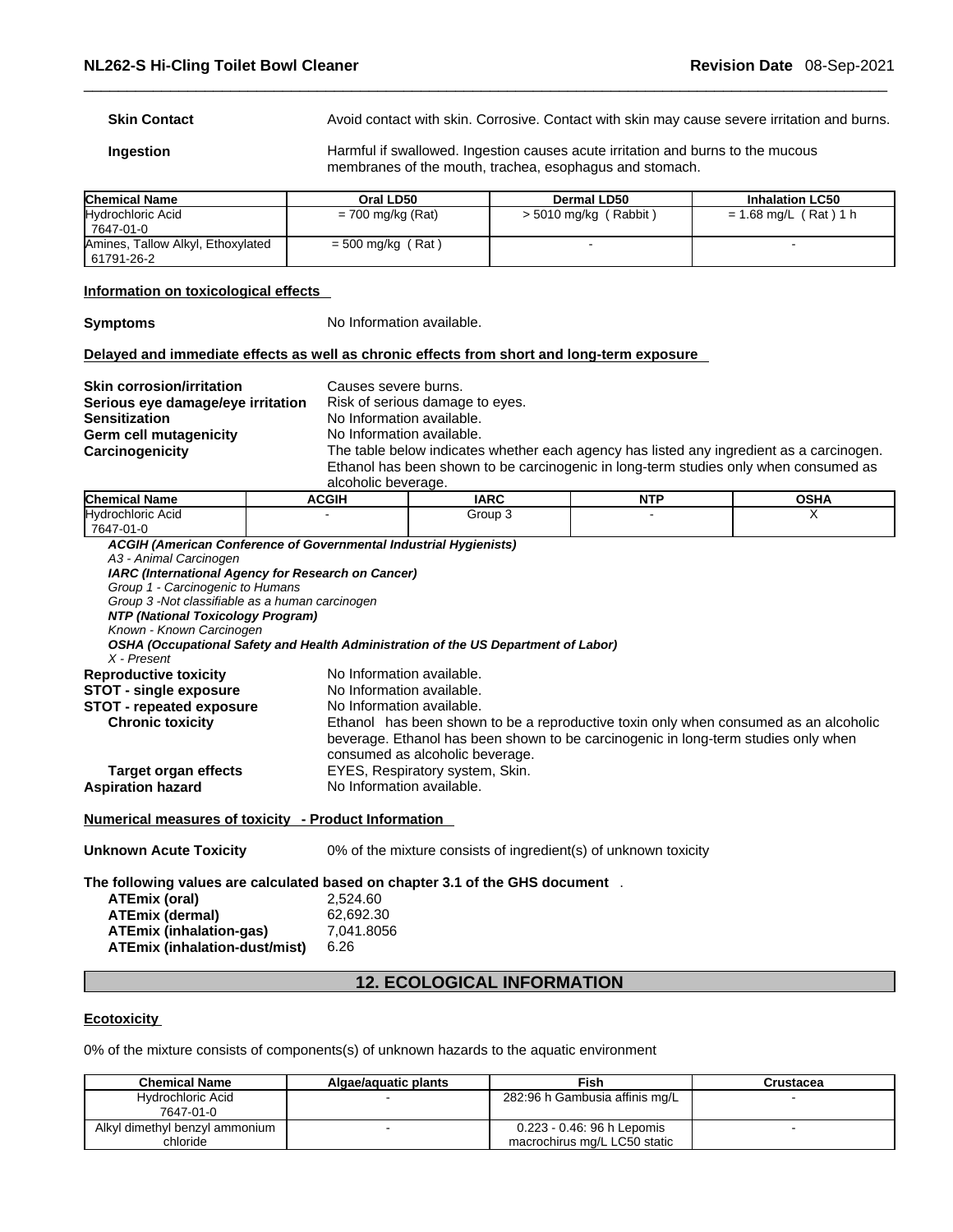| 68391-01-5         | 0.823 - 1.61: 96 h Oncorhynchus<br>mykiss mg/L LC50 static<br>1.3: 96 h Poecilia reticulata mg/L<br>LC50 semi-static<br>2.4: 96 h Oryzias latipes mg/L LC50<br>semi-static          |                                                                                             |
|--------------------|-------------------------------------------------------------------------------------------------------------------------------------------------------------------------------------|---------------------------------------------------------------------------------------------|
| Ethanol<br>64-17-5 | 12.0 - 16.0: 96 h Oncorhynchus<br>mykiss mL/L LC50 static<br>13400 - 15100: 96 h Pimephales<br>promelas mg/L LC50 flow-through<br>100: 96 h Pimephales promelas<br>mg/L LC50 static | 19268 - 14221: 48 h Daphnia magna<br>mg/L LC50<br>2: 48 h Daphnia magna mg/L EC50<br>Static |

#### **Persistence and degradability**

No Information available.

#### **Bioaccumulation**

No Information available.

| Other adverse effects         | No Information available                                                                               |
|-------------------------------|--------------------------------------------------------------------------------------------------------|
|                               | <b>13. DISPOSAL CONSIDERATIONS</b>                                                                     |
| Waste treatment methods       |                                                                                                        |
| <b>Disposal of wastes</b>     | Disposal should be in accordance with applicable regional, national and local laws and<br>regulations. |
| <b>Contaminated packaging</b> | Do not reuse container.                                                                                |

This product contains one or more substances that are listed with the State of California as a hazardous waste.

# **14. TRANSPORT INFORMATION**

The basic description below is specific to the container size. This information is provided for at a glance DOT information. Please refer to the container and/or shipping papers for the appropriate shipping description before tendering this material for shipment. For additional information, please contact the distributor listed in section 1 of this SDS.

| <b>DOT</b>                      |                                                                        |
|---------------------------------|------------------------------------------------------------------------|
| UN/ID No.                       | UN1760                                                                 |
| Proper shipping name            | Corrosive liquids, n.o.s.                                              |
| <b>Hazard Class</b>             | 8                                                                      |
| <b>Packing Group</b>            | Ш                                                                      |
| <b>Reportable Quantity (RQ)</b> | 62500 Lbs                                                              |
| <b>Special Provisions</b>       | IB3, T7, TP1, TP28                                                     |
| <b>Description</b>              | UN1760, Corrosive liquids, n.o.s. (contains Hydrochloric Acid), 8, III |
| <b>Emergency Response Guide</b> | 154                                                                    |
| <b>Number</b>                   |                                                                        |
| UN/ID No.                       | UN1760                                                                 |
| Proper shipping name            | Corrosive liquids, n.o.s.                                              |
| <b>Hazard Class</b>             | 8                                                                      |
| <b>Packing Group</b>            | Ш                                                                      |
| <b>Description</b>              | UN1760, Corrosive liquids, n.o.s. (contains Hydrochloric Acid), 8, III |
|                                 |                                                                        |

**International Inventories TSCA** Complies<br> **DSL/NDSL** Complies

# **15. REGULATORY INFORMATION**

Complies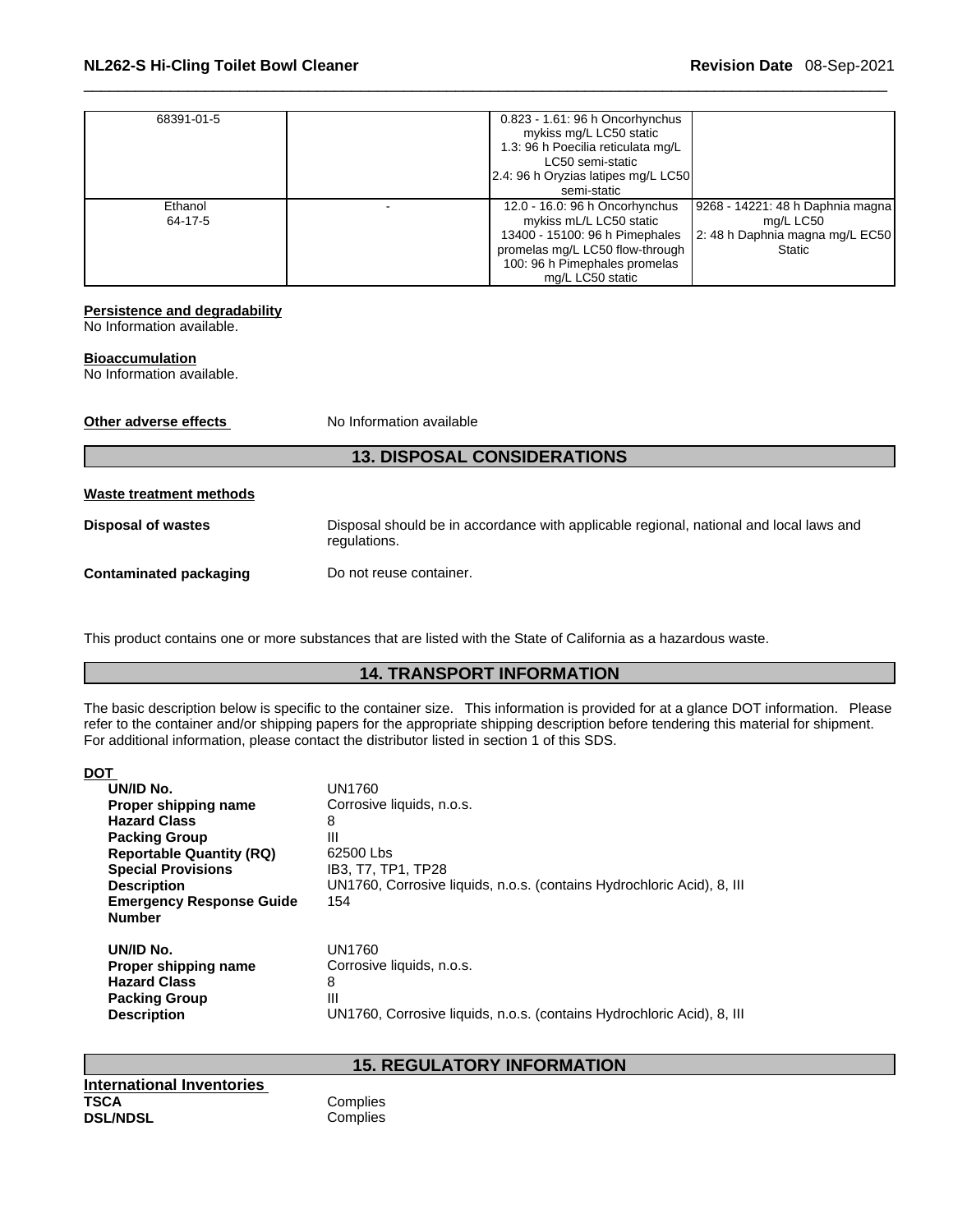#### **Legend:**

**TSCA** - United States Toxic Substances Control Act Section 8(b) Inventory **DSL/NDSL** - Canadian Domestic Substances List/Non-Domestic Substances List

#### **US Federal Regulations**

#### **SARA 313**

Section 313 of Title III of the Superfund Amendments and Reauthorization Act of 1986 (SARA). This product contains a chemical or chemicals which are subject to the reporting requirements of the Act and Title 40 of the Code of Federal Regulations, Part 372

| <b>Chemical Name</b>                  | <b>SARA 313 - Threshold Values %</b> |
|---------------------------------------|--------------------------------------|
| Hydrochloric Acid - 7647-01-0         | 1.0                                  |
| <b>SARA 311/312 Hazard Categories</b> |                                      |
| Acute health hazard                   | Yes                                  |
| <b>Chronic Health Hazard</b>          | No.                                  |
| Fire hazard                           | No                                   |
| Sudden release of pressure hazard     | No                                   |
| <b>Reactive Hazard</b>                | No                                   |

#### **CWA (Clean WaterAct)**

This product contains the following substances which are regulated pollutants pursuant to the Clean Water Act (40 CFR 122.21 and 40 CFR 122.42)

| <b>Chemical Name</b>           | <b>CWA - Reportable</b><br>Quantities | <b>CWA - Toxic Pollutants</b> | <b>CWA - Priority Pollutants</b> | <b>CWA - Hazardous</b><br><b>Substances</b> |
|--------------------------------|---------------------------------------|-------------------------------|----------------------------------|---------------------------------------------|
| Hydrochloric Acid<br>7647-01-0 | 5000 lb                               |                               |                                  |                                             |

# **CERCLA**

This material, as supplied, contains one or more substances regulated as a hazardous substance under the Comprehensive Environmental Response Compensation and Liability Act (CERCLA) (40 CFR 302)

| <b>Chemical Name</b> | <b>Hazardous Substances RQs</b> | <b>CERCLA/SARA RQ</b> | <b>Reportable Quantity (RQ)</b> |
|----------------------|---------------------------------|-----------------------|---------------------------------|
| Hvdrochloric Acid    | 5000 lb                         | 5000 lb               | RQ 5000 lb final RQ             |
| 7647-01-0            |                                 |                       | RQ 2270 kg final RQ             |

# **US State Regulations**

#### **California Proposition 65**

WARNING: This product can expose you to chemicals including Acetaldehyde, which is known to the state of California to cause cancer, and Ethylene Glycol, which is known to cause birth defects or other reproductive harm. For More Information go to www.P65Warnings.ca.gov.

#### **U.S. State Right-to-Know Regulations**

| <b>Chemical Name</b>                            | <b>New Jersey</b> | <b>Massachusetts</b> | Pennsylvania |
|-------------------------------------------------|-------------------|----------------------|--------------|
| Hydrochloric Acid                               |                   |                      |              |
| 7647-01-0                                       |                   |                      |              |
| Ethanol                                         |                   |                      |              |
| 64-17-5                                         |                   |                      |              |
| $\cdots$ $\sim$ $\sim$ $\cdots$ $\sim$ $\cdots$ |                   |                      |              |

#### **U.S. EPA Label Information**

#### **EPA Pesticide Registration Number** 1839-104-8370

#### **EPA Statement**

This chemical is a pesticide product registered by the Environmental Protection Agency and is subject to certain labeling requirements under federal pesticide law. These requirements differ from the classification criteria and hazard information required for safety data sheets, and for workplace labels of non-pesticide chemicals. Following is the hazard information as required on the pesticide label:

## **16. OTHER INFORMATION**